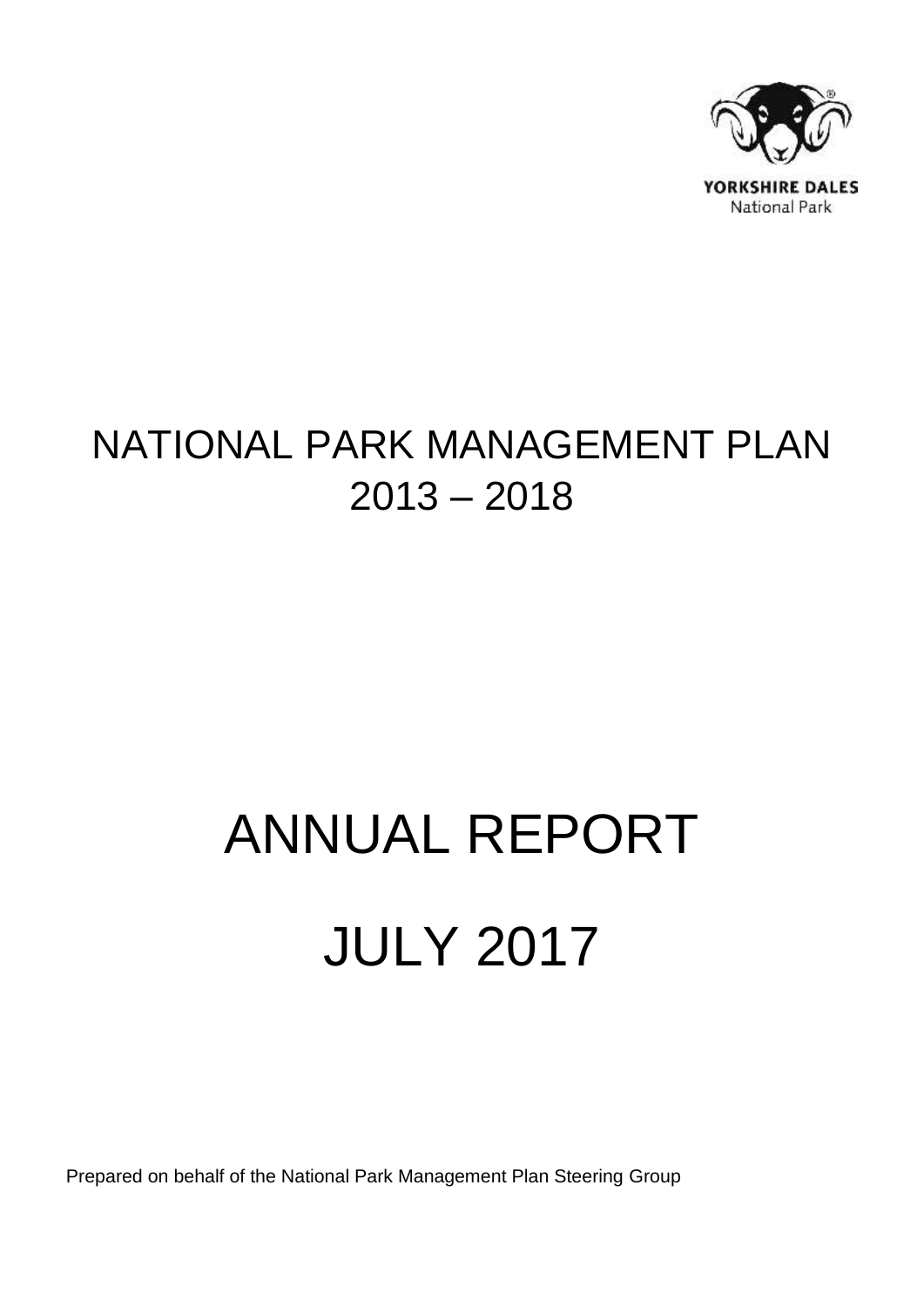## **Members of the Steering Group**

| <b>CIIr. Richard Foster</b>  | <b>Craven District Council</b>                 |
|------------------------------|------------------------------------------------|
| John Pedley                  | Dales Farmer Network (Cumbria/Lancs)           |
| <b>Anthony Bradley</b>       | Dales Farmer Network (Yorkshire)               |
| <b>Lord Shuttleworth</b>     | Dales Rural Estates (Cumbria/Lancs)            |
| <b>Adrian Thornton-Berry</b> | Dales Rural Estates (Yorkshire)                |
| <b>Jessica Goodfellow</b>    | Dales Tourism Businesses (Cumbria/Lancs)       |
| Jonathan Smith               | Dales Tourism Businesses (Yorkshire)           |
| Jane Langston                | <b>Eden District Council</b>                   |
| <b>Martin Christmas</b>      | <b>Environment Agency</b>                      |
| Crispin Thorn                | <b>Forestry Commission</b>                     |
| <b>Andrew Dobson</b>         | <b>Lancaster City Council</b>                  |
| <b>Adelle Rowe</b>           | <b>Natural England</b>                         |
| <b>Cllr. Yvonne Peacock</b>  | <b>Richmondshire District Council</b>          |
| Dan Hudson                   | <b>South Lakeland District Council</b>         |
| David Sharrod                | <b>Yorkshire Dales Millennium Trust</b>        |
| <b>Carl Lis</b>              | <b>Yorkshire Dales National Park Authority</b> |
| David Butterworth            | <b>Yorkshire Dales National Park Authority</b> |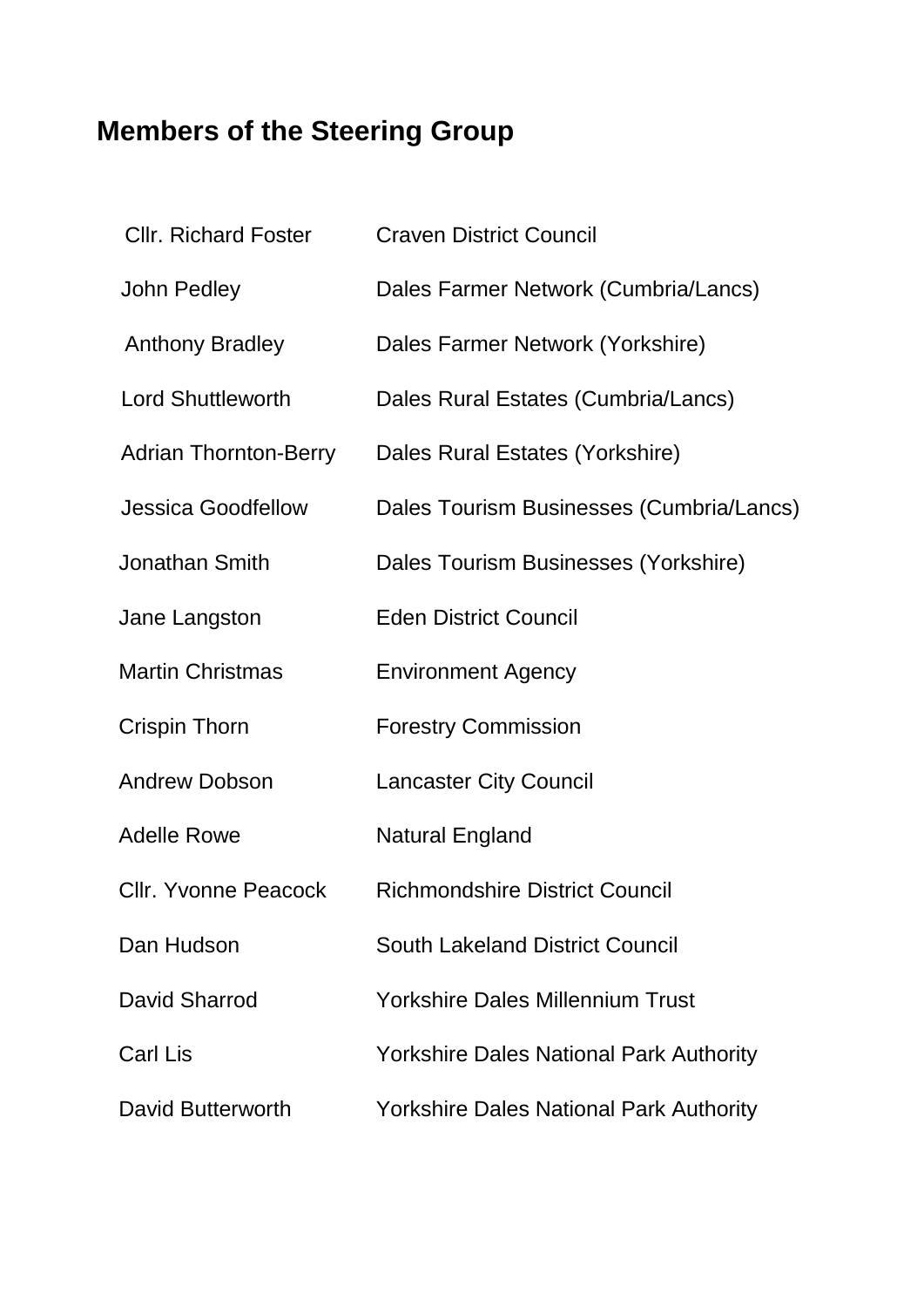## **Summary**

On 1<sup>st</sup> August 2016, the boundary of the National Park was extended to include parts of the Orton Fells, the northern Howgill Fells, Mallerstang, Barbon, Middleton, Casterton and Leck Fells. The National Park increased in size and population by roughly 23%.

Other significant achievements in the last year include:

- Completion of the first year of the *Ingleborough Dales Landscape Partnership*'s £2.5 million programme of conservation and community projects;
- The National Park was identified as the local authority area with the fourth darkest night skies in England;
- £27,000 was secured from the BMC's '*Mend our Mountains*' campaign to fund repairs to the 'Swine Tail' route on Ingleborough.
- The National Trust opened a new family-friendly cycle route around Malham Tarn;
- The National Park Authority provided over 6,000 volunteer days;
- 137 ha of hay meadow has now been restored through YDMT's *Haytime* project since 2013.
- The Yorkshire Peat Partnership helped farmers and landowners to restore natural drainage across 510 ha of degraded peatland;
- The new Local Plan for the pre-1 August National Park area was adopted by the Yorkshire Dales National Park Authority in December 2016;
- The value of tourism within the National Park continued to grow, and is now 16% higher in real terms than in 2012;
- 11 apprentices in countryside management and rural skills are being employed through the *Ingleborough Dales Landscape Partnership* and the *Green Futures* programme;
- Broadband for the Rural North Ltd is installing 'hyper-fast' broadband across 11 parishes in the western part of the National Park;
- YDNPA's *Sustainable Development Fund* supported 28 local projects, worth over £750,000.

There is only one objective where little or no progress has been made:

• Providing basic mobile phone coverage (F8).

In addition, there are 14 objectives where progress is behind schedule. These include:

- The condition of Conservation Areas and the 'Barns and Walls' landscape ( A2 and A4)
- The condition of nationally-designated wildlife sites (C1) and rivers (C4)
- The provision of new housing to meet local needs (F1)
- Safeguarding local services (F2, F3, and F7)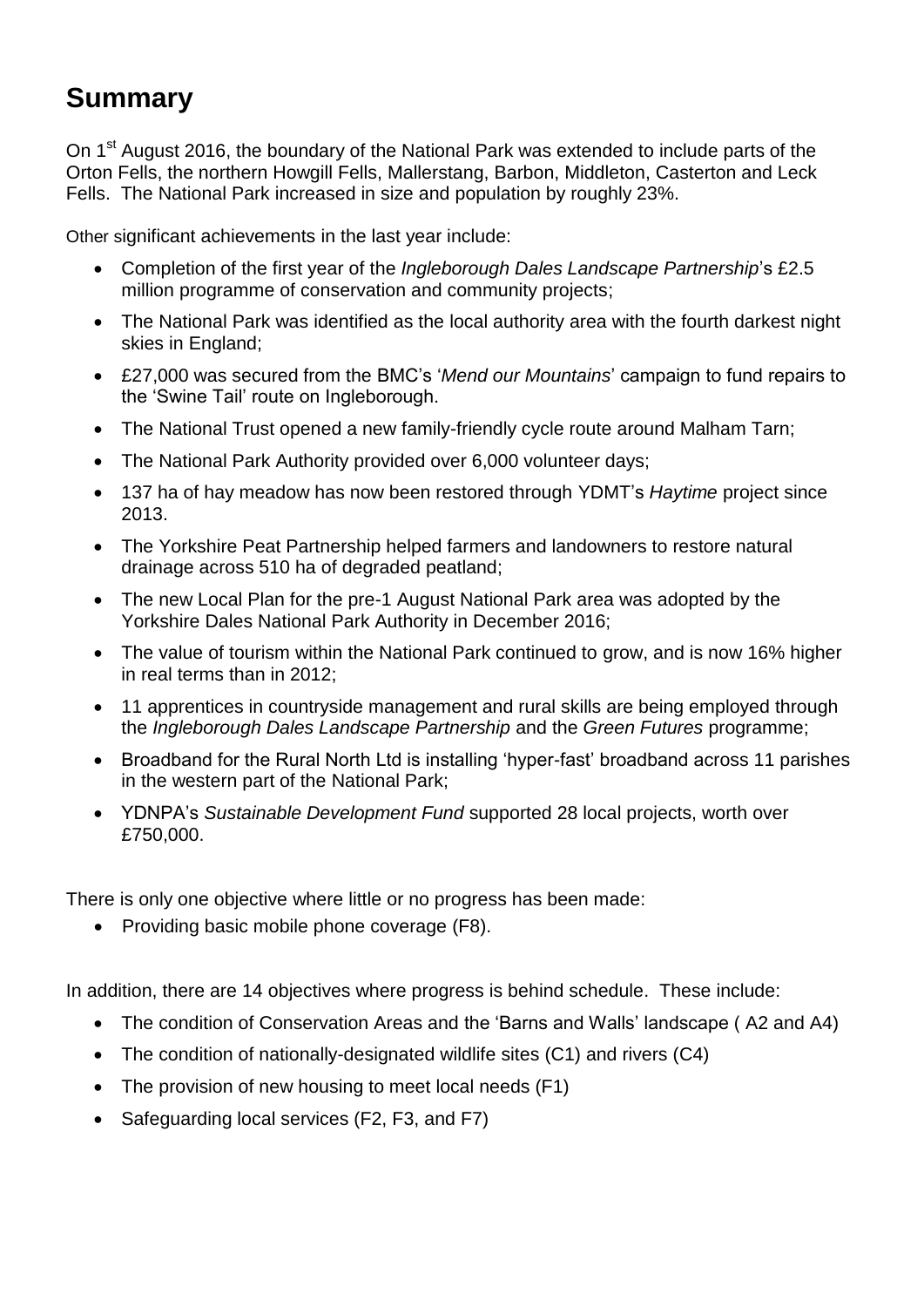## **Park Profile 2017**

<span id="page-3-1"></span><span id="page-3-0"></span>

| <b>Area</b>                                  |                    |                           |
|----------------------------------------------|--------------------|---------------------------|
| <b>Total Park area</b>                       | 218,482 ha         | Natural England, 2017     |
| Parishes totally or partly in the Park       | 110                | <b>YDNPA, 2017</b>        |
| <b>Population</b>                            |                    |                           |
| <b>Resident population</b>                   | $23,637^1$         | ONS, 2012 + YDNPA 2016    |
| School and pre-school age (0-15)             | $15%^{2}$          | ONS, 2012                 |
| Working age (16-64)                          | $59%^{2}$          | ONS, 2012                 |
| Pensionable age (65+)                        | $26\%^{2}$         | ONS, 2012                 |
| <b>Housing</b>                               |                    |                           |
| Housing stock                                | $13,396^3$         | <b>YDNPA, 2016</b>        |
| <b>Resident households</b>                   | $10,480^{4}$       | <b>YDNPA, 2017</b>        |
| Owner occupied                               | 7,712 <sup>4</sup> | <b>YDNPA 2017</b>         |
| Private rented                               | $2,069^{4}$        | <b>YDNPA 2017</b>         |
| Social housing                               | $699^{4}$          | <b>YDNPA 2017</b>         |
| Second homes and holiday lets                | 2,916 <sup>4</sup> | <b>YDNPA 2017</b>         |
| <b>Natural Environment</b>                   |                    |                           |
| <b>Sites of Special Scientific Interest</b>  | 57,338 ha          | Natural England, 2017     |
| Area of priority habitat                     | 83,191ha           | Natural England 2017      |
| <b>Land use</b>                              |                    |                           |
| Moorland, heath & rough unenclosed grassland | n/a                |                           |
| Farmland                                     | n/a                |                           |
| Woodland                                     | 8,037 ha           | Forestry Commission, 2015 |
| Developed land                               | n/a                |                           |
| <b>Heritage</b>                              |                    |                           |
| <b>Scheduled Monuments</b>                   | 292                | Historic England, 2017    |
| <b>Conservation Areas</b>                    | 46                 | <b>YDNPA, 2017</b>        |
| <b>Listed Buildings</b>                      | 2,123              | Historic England, 2017    |
| Grade I                                      | 25                 | Historic England, 2017    |
| Grade II*                                    | 102                | Historic England, 2017    |
| Grade II                                     | 1,996              | Historic England, 2017    |
| <b>Recreation</b>                            |                    |                           |
| <b>Total Rights of Way</b>                   | 2,620 km           | <b>YDNPA, 2017</b>        |
| Public footpaths                             | 1,748 km           | <b>YDNPA, 2017</b>        |
| Public bridleways                            | 783 km             | <b>YDNPA, 2017</b>        |
| Other public rights of way                   | 89 km              | <b>YDNPA, 2017</b>        |
| <b>National Trails</b>                       | 174 km             | Natural England, 2017     |
| Publicly-accessible land                     | 129,680 ha         | Natural England, 2017     |

 1 Includes YDNPA estimate of 3,876 residents in the new area of the National Park 2 Indicative figure based on the pre-1 August 2016 National Park area (ONS, 2012)

 $^3$  ONS 2012 + YDNPA estimate for the new area of the National Park  $\overline{\phantom{a}}$  Indicative estimate based on the pre-1 August National Park area (ONS, 2012)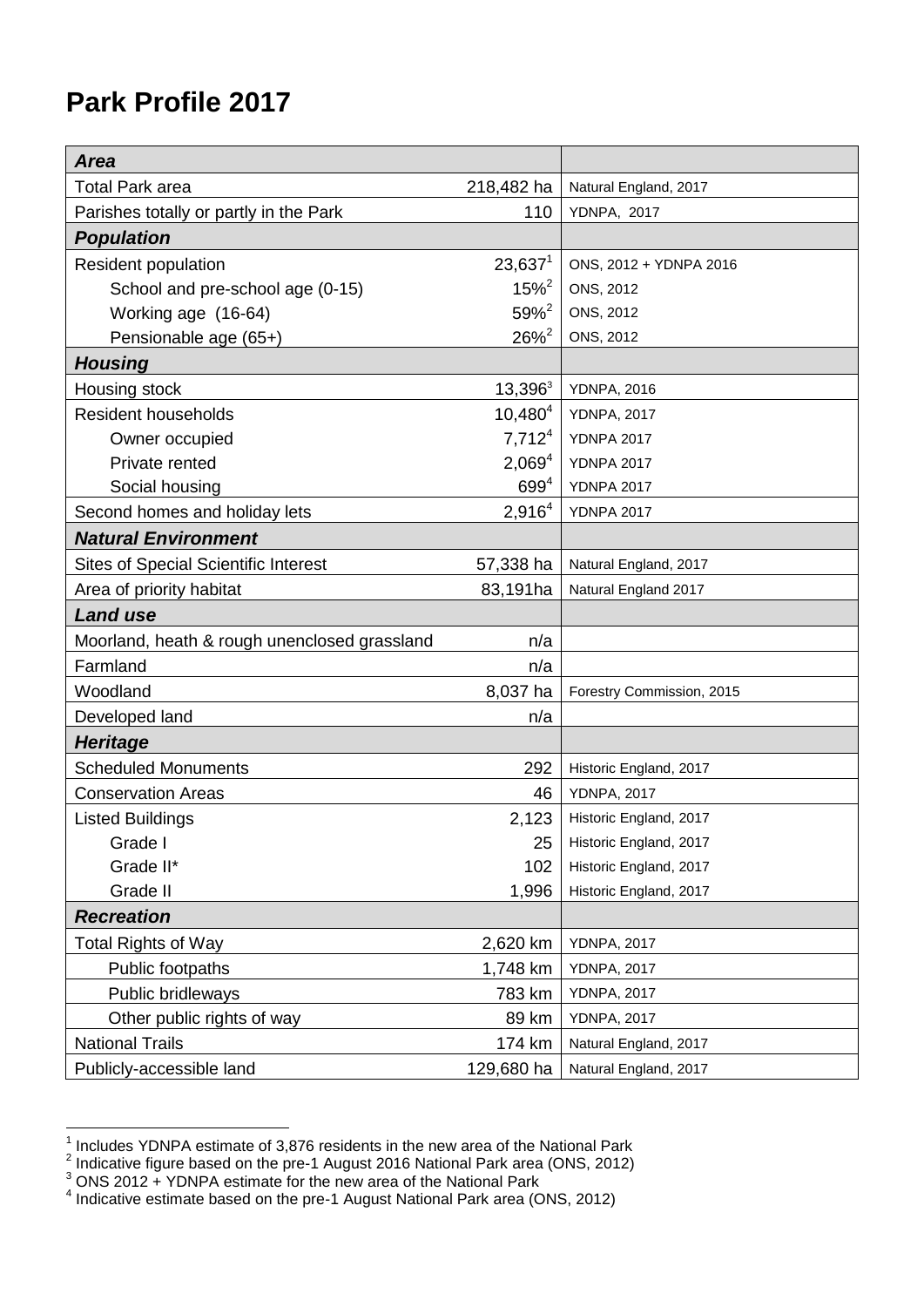#### *A distinctive, living, working cultural landscape that tells the ongoing story of generations of people interacting with their environment*

| Objective (edited)                                                                                                                                                                                                     | Progress                                                                                                                                                                                                                                                                                                                             | <b>Lead Body</b>                          | <b>Status</b> |
|------------------------------------------------------------------------------------------------------------------------------------------------------------------------------------------------------------------------|--------------------------------------------------------------------------------------------------------------------------------------------------------------------------------------------------------------------------------------------------------------------------------------------------------------------------------------|-------------------------------------------|---------------|
| A1. Maintain at least 80% of the Park in basic 'Environmental<br>Stewardship' agreements and increase the area covered by<br>enhanced management agreements to at least 55% by 2017.                                   | 83% of the former National Park was in Environmental Stewardship and 73%<br>in the 'Higher Level' scheme. However, there is likely to be a time lag in<br>removing expired agreements from the figures, so the actual current coverage<br>may be significantly less.                                                                 | Natural<br>England                        | ✓             |
| A2. No more than 70 listed buildings, 15 scheduled monuments,<br>and no conservation area 'at risk' by 2020.                                                                                                           | 69 Listed Buildings, 5 Scheduled Monuments and 4 Conservation Areas 'at<br>risk'.                                                                                                                                                                                                                                                    | <b>YDNPA</b>                              |               |
| A3. By 2015 provide clear guidance on which traditional farm<br>buildings should be a focus for public investment, and those that<br>can best be adapted for re-use or allowed to decline.                             | 'Barns Toolkit' published in 2016. It supports new policies on barn conversion<br>in the new Local Plan (adopted December 2016).                                                                                                                                                                                                     | <b>YDNPA</b>                              |               |
| A4. Enhance the Swaledale-Arkengarthdale Barns and Walls<br>Conservation Area so that by 2016 it is no longer considered 'at<br>risk'.                                                                                 | Local Plan policy L2 permits a wider range of new uses for roadside barns but<br>will not change the status of the Conservation Area. Muker barns restoration<br>project underway but works won't start until later this year.                                                                                                       | <b>YDNPA</b>                              |               |
| A5. Maintain the National Park as a place where a true sense of<br>tranquillity can be found, and implement a range of measures to<br>enhance and promote its dark skies.                                              | Satellite mapping by the Campaign to Protect Rural England showed that the<br>National Park is the fourth darkest area in England (behind Northumberland<br>NP, Exmoor NP and the Isles of Scilly).                                                                                                                                  | <b>YDNPA</b>                              |               |
| A6. Establish a professional network to encourage innovative,<br>high-quality and more sustainable building design and publish<br>new design guidelines by 2016.                                                       | Text of the Design Guide has been published on the website, and is being<br>used. Final publication of the full version has been postponed to July to allow<br>images to be added.                                                                                                                                                   | <b>YDNPA</b>                              |               |
| A7. Support local communities to establish the extent of<br>potential threats from 'Heritage Crime' (theft, vandalism etc.),<br>and promote measures to help reduce it.                                                | North Yorkshire Police's Rural Task Force was launched in April 2016. Its role<br>includes providing crime prevention advice regarding heritage sites.                                                                                                                                                                               | NY Police &<br>Cumbria<br>Constabulary    |               |
| A8. Use the Historic Environment Record to research, record<br>and promote the stories of the National Park area, and carry out<br>and co-ordinate regular surveys of important historic structures<br>and landscapes. | Rolling programme of annual surveys of listed buildings and scheduled<br>monuments was carried out by Dales Volunteers and local heritage groups.                                                                                                                                                                                    | <b>YDNPA</b>                              |               |
| A9. Put at least another 10 km of existing overhead power lines<br>underground by 2018.                                                                                                                                | 7.4 km of overhead power lines placed underground to date, with further<br>projects in development.                                                                                                                                                                                                                                  | ENW &<br>Northern<br>Power Grid           |               |
| A10. Support delivery of large-scale projects such as the<br>'Ingleborough Dales Landscape Partnership' to enhance the<br>wider landscape of Ribblesdale and Chapel-le-Dale by 2019.                                   | First year of <b>IDLP</b> programme was successfully completed. More than £72,000<br>has been distributed to groups and individuals. Grants have helped fund the<br>rebuilding of 1,438m of dry stone wall, a series of self-guided walk leaflets<br>about Ingleborough's archaeology, and the restoration of Selside village green. | Yorkshire<br>Dales<br>Millennium<br>Trust |               |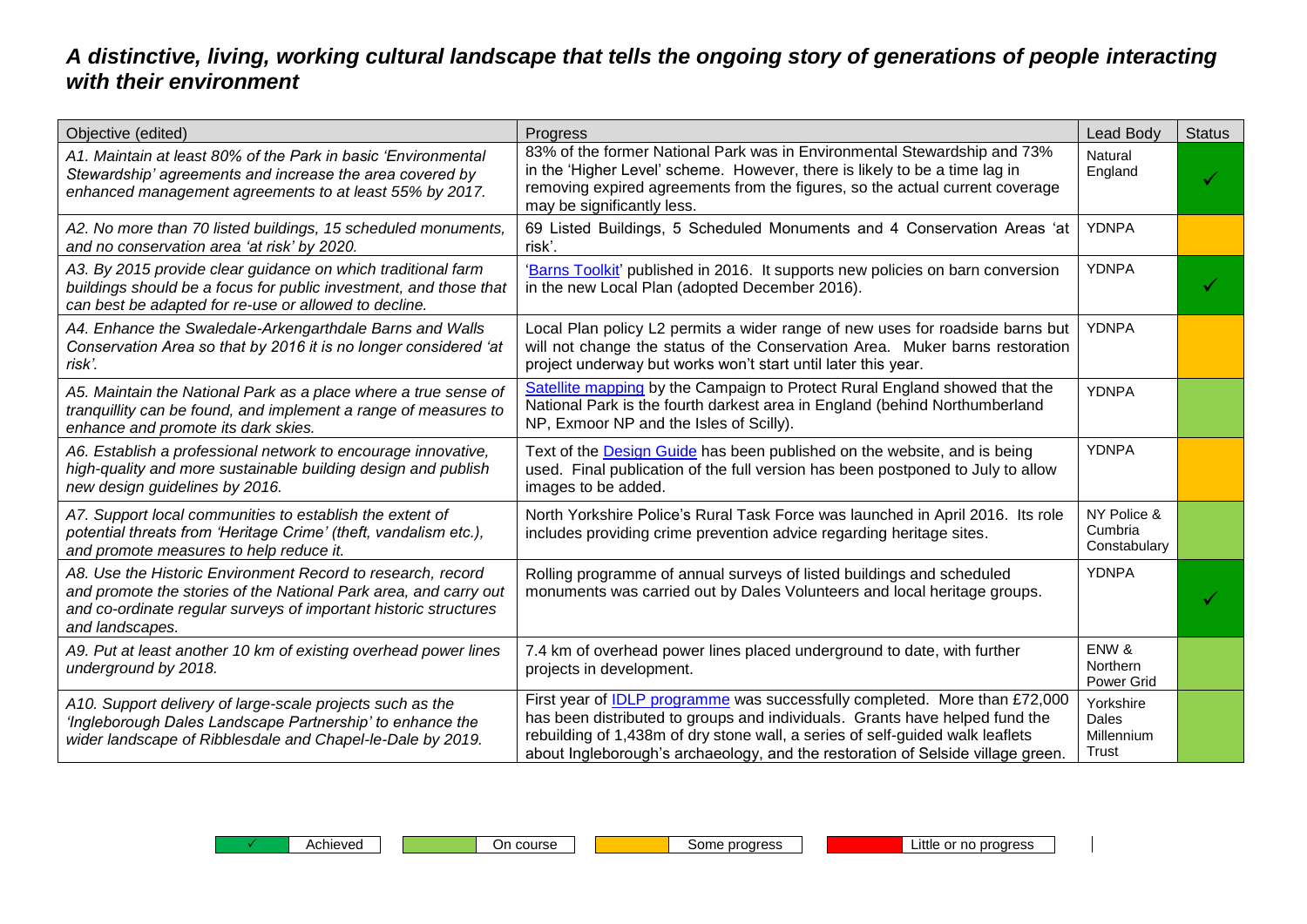#### *A friendly, open and welcoming place with outstanding opportunities to enjoy its special qualities*

| <b>Objective (edited)</b>                                                                                                                                                                                                                    | <b>Progress</b>                                                                                                                                                                                                                                                                                              | <b>Lead Body</b>                                 | <b>Status</b> |
|----------------------------------------------------------------------------------------------------------------------------------------------------------------------------------------------------------------------------------------------|--------------------------------------------------------------------------------------------------------------------------------------------------------------------------------------------------------------------------------------------------------------------------------------------------------------|--------------------------------------------------|---------------|
| B1. Promote the Yorkshire Dales National Park as a leading<br>sustainable tourism destination in the UK, renowned for its<br>local distinctiveness.                                                                                          | <b>Destination Dales</b> group directs the development of tourism in the Yorkshire<br>Dales. Range of events, forums and support for businesses taking place,<br>including e.g. Dark Skies Festival.                                                                                                         | <b>Dales</b><br>Tourism<br>Partnership           |               |
| B2. Maintain and promote the network of public rights of way<br>so that, on average, 90% are 'easy to use' each year.                                                                                                                        | 88% of rights of way were recorded 'as 'easy to use' in 2016. The average<br>figure since 2013 is still 90%.                                                                                                                                                                                                 | <b>YDNPA</b>                                     | ✓             |
| B3. Maintain and keep under review appropriate measures to<br>manage the use of recreational motor vehicles on sensitive<br>green lanes and continue to work with enforcing agencies as<br>required.                                         | 98% compliance with the Traffic Regulation Orders that were in place in the<br>former National Park area.                                                                                                                                                                                                    | <b>YDNPA</b>                                     |               |
| B4. Work with the organisers of large-scale events to ensure<br>they are well run, and provide positive benefits for local<br>communities and businesses, and establish a fund to cover<br>the full cost of maintaining the '3 Peaks' route. | £26,000 raised for the '3 Peaks' fund in 2016/17. An additional £27,000 was<br>secured from the 'Mend our Mountains' campaign to fund repairs to the 'Swine<br>Tail' route on Ingleborough.                                                                                                                  | <b>YDNPA</b>                                     |               |
| B5. Carry out works to improve access on appropriate routes<br>so that 170 km (8%) of rights of way are suitable for users of<br>all ages and abilities by 2018, and introduce 5 short,<br>waymarked walks from main villages.               | A further 12 km of routes were improved in 2016/17. In total, 168 km (7.8%) of<br>public rights of way are now suitable for users of all ages and abilities. New<br>waymarked routes have been introduced in 3 main villages (Aysgarth,<br>Grassington and Malham).                                          | <b>YDNPA</b>                                     |               |
| B6. Make the Yorkshire Dales National Park accessible and<br>relevant to a diverse range of groups, including providing<br>1,000 session places for local disadvantaged people by 2018.                                                      | 306 'session places' provided by the National Park Authority in 2016/17, taking<br>the total so far to 1,233.                                                                                                                                                                                                | <b>YDNPA</b>                                     |               |
| B7. Through the 'Green Futures' project, use educational and<br>skill-based activities to inspire up to 4,000 young people from<br>in and around the National Park to discover, explore and<br>enhance the environment by 2021.              | Green Futures has worked with 603 young people in the first year of the 4-year<br>programme.                                                                                                                                                                                                                 | Yorkshire<br>Dales<br>Millennium<br><b>Trust</b> |               |
| B8. Continue to provide at least 5,000 volunteer days per year,<br>with 10% coming from under-represented groups by 2018.                                                                                                                    | 6,249 days provided. 1,098 days (17.5%) from under-represented groups.                                                                                                                                                                                                                                       | <b>YDNPA</b>                                     |               |
| B9. Work with local people to deliver world-class cycling<br>events, and develop a range of new opportunities for people to<br>explore the National Park by bicycle, including creating 3 new<br>routes for family-friendly cycling by 2018. | The National Trust's route at Malham Tarn has been completed. The National<br>Park Authority has secured £50,000 from Richmond District Council and £98,000<br>from the Dales LEADER programme for a new 'Swale Trail'. The owners of<br>Greenfield forest are creating a new 8 km route through the forest. | <b>North</b><br>Yorkshire<br>County<br>Council   |               |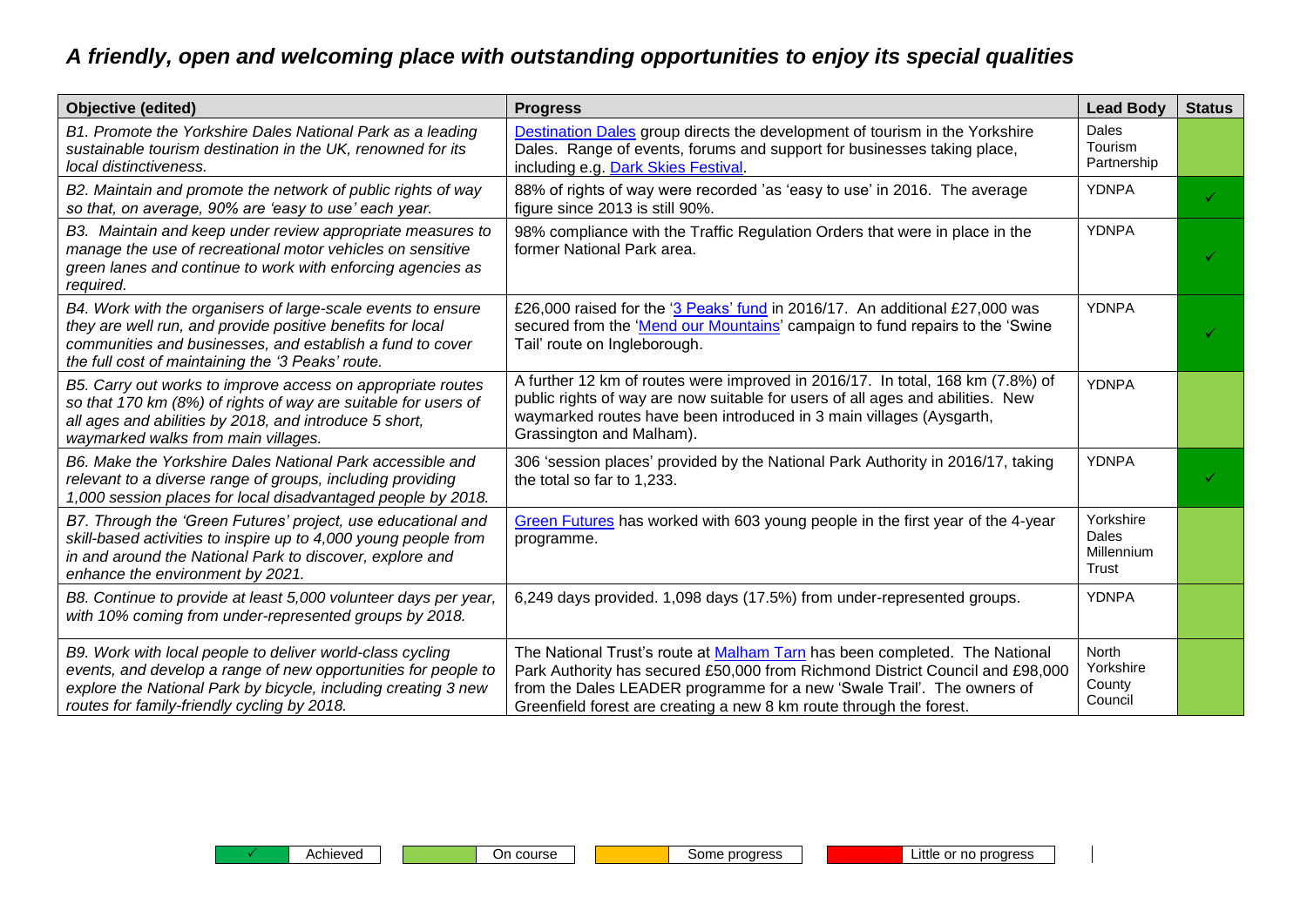#### *Home to the finest variety of wildlife in England*

| <b>Objective (edited)</b>                                                                                                                                                                                     | <b>Progress</b>                                                                                                                                                                                                                                                                                                                                                                   | <b>Lead Body</b>       | <b>Status</b> |
|---------------------------------------------------------------------------------------------------------------------------------------------------------------------------------------------------------------|-----------------------------------------------------------------------------------------------------------------------------------------------------------------------------------------------------------------------------------------------------------------------------------------------------------------------------------------------------------------------------------|------------------------|---------------|
| C1. Support farmers and landowners to get 85% of the area<br>covered by priority habitats into 'good condition' by 2016, and                                                                                  | 89% of priority habitats were in 'good condition' in 2014. Next full condition<br>report will be produced in 2017.                                                                                                                                                                                                                                                                | Natural<br>England     |               |
| to get around 38% of Sites of Special Scientific Interest into<br>'favourable condition' by 2020, including all geological sites.                                                                             | There has been no change in the condition of SSSIs with 28% currently in<br>'favourable' condition, and 95% of geological SSSIs in 'favourable' condition.                                                                                                                                                                                                                        |                        |               |
| C2. Support farmers and landowners to increase the area of<br>priority habitats, including creating at least 20 ha of upland hay<br>meadows by 2020.                                                          | Yorkshire Dales Millennium Trust has restored 137 ha of upland hay meadow<br>since 2013.                                                                                                                                                                                                                                                                                          | <b>YDNPA</b>           |               |
| C3. Ensure that 50% of all ancient semi-natural woodland is in<br>good condition or being well managed by 2018.                                                                                               | 42% of ancient semi-natural woodland is being well managed through<br>agreements with the Forestry Commission. Condition of other sites will be<br>assessed in 2017.                                                                                                                                                                                                              | Forestry<br>Commission |               |
| C4. Achieve good ecological status for at least 60% of rivers<br>and 33% of water bodies by 2022.                                                                                                             | 47% of rivers and 17% of water bodies (lakes and reservoirs) are in good<br>ecological condition (no change from the previous year).                                                                                                                                                                                                                                              | Environment<br>Agency  |               |
| C5. Establish baseline population estimates for all monitorable<br>priority species by 2016, and set targets to get the population<br>of these species stable or increasing.                                  | 46 'monitorable' species have been identified, all of which have baseline<br>population estimates. The target is to get 95% (43) of these stable or increasing<br>by 2020.                                                                                                                                                                                                        | <b>YDNPA</b>           |               |
| C6. Work with parish councils, local community groups and<br>landowners to increase from 20 to 45 the number of sites that<br>are being managed for nature by local community or volunteer<br>groups by 2018. | 41 sites (up from 36 the previous year) are now being managed by local groups<br>through YDNPA's Parish Wildlife project.                                                                                                                                                                                                                                                         | <b>YDNPA</b>           |               |
| C7. Help landowners and other organisations to manage<br>invasive, non-native species, including establishing which<br>ones can be effectively managed, and mapping their<br>distribution by 2018.            | 136 sites in the National Park are being monitored by the Environment Agency,<br>including for the presence of invasive species. Ad hoc work is taking place at<br>various sites, with two more significant projects underway in Lunesdale (Lune<br>Rivers Trust) and on the Upper Wharfe SSSI (Yorkshire Dales Rivers Trust,<br>Environment Agency, Natural England, and YDNPA). | Environment<br>Agency  |               |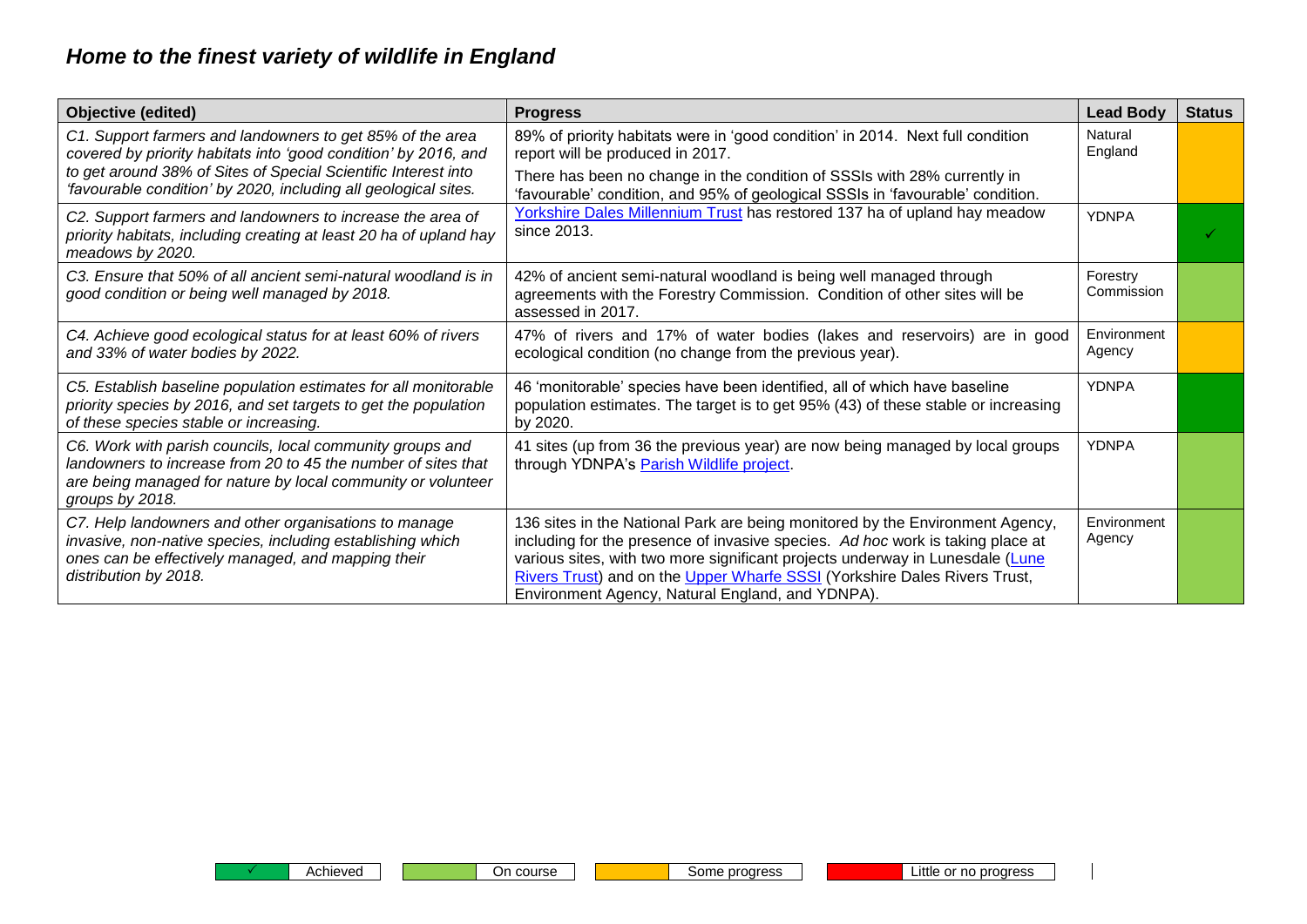#### *Resilient and responsive to the impacts of climate change, storing more carbon each year than it produces*

| <b>Objective (edited)</b>                                                                                                                                                                                                                             | <b>Progress</b>                                                                                                                                                                                                                                                                                 | <b>Lead Body</b>                 | <b>Status</b> |
|-------------------------------------------------------------------------------------------------------------------------------------------------------------------------------------------------------------------------------------------------------|-------------------------------------------------------------------------------------------------------------------------------------------------------------------------------------------------------------------------------------------------------------------------------------------------|----------------------------------|---------------|
| D1. Through the Yorkshire Peat Partnership, help farmers and<br>landowners to restore more natural drainage across a further<br>5,000 hectares of degraded peatland, taking the total to<br>19,000 hectares by 2018.                                  | The Yorkshire Peat Partnership helped farmers and landowners to restore 510<br>ha of degraded peat in the winter of 2016/17. This brings the total restored so<br>far in the National Park to 18,683 ha.                                                                                        | Yorkshire<br>Peat<br>Partnership |               |
| D2. Increase the take up of small-scale renewable energy so<br>that at least 5 megawatts have been installed by 2018.                                                                                                                                 | After significant increases in 2014 and 2015, there was a further small increase<br>in capacity in 2016 (to 4.1 mW) following cuts to the feed-in-tariff for biomass<br>installations.                                                                                                          | <b>YDNPA</b>                     |               |
| D3. Promote take up of energy efficiency measures that are<br>suited to the traditional building stock, so as to support efforts<br>to eliminate fuel poverty by 2016.                                                                                | During the year the Authority published new design guidance supporting energy<br>efficiency, including the retro-fitting of measures into existing properties.                                                                                                                                  | <b>District</b><br>Councils      |               |
| D4. Make semi-natural habitats more resilient and adaptable<br>to the uncertainties of climate change and the risks from new<br>pests and diseases by helping famers and landowners to<br>'buffer' or link together a number of the key gaps by 2018. | The 'TeeSwale - Naturally Connected' bid to the national HLF panel was<br>unsuccessful. It is intended that a revised bid will be submitted later this year.                                                                                                                                    | <b>YDNPA</b>                     |               |
| D5. Help local communities to adapt to the impacts of more<br>extreme weather conditions, including identifying sites most at<br>risk and using these to target appropriate local interventions<br>and resilience measures.                           | The new Local Plan contains policies that steer development away from areas of<br>higher risk of flooding. The policy also aims to reduce downstream runoff by<br>managing surface water from new development.<br>A number of natural flood management projects are scheduled to start in 2017. | County<br>Councils               |               |
| D6. Support farmers and landowners to create at least 400 ha<br>of new native woodland by 2020.                                                                                                                                                       | New agreements were entered into for 48 ha of woodland. This takes the total<br>created since 2013 to 227 ha.                                                                                                                                                                                   | <b>YDNPA</b>                     |               |
| D7. Ensure that at least 66% of all woodland is in active<br>management by 2018, and develop a locally-based wood-fuel<br><i>initiative.</i>                                                                                                          | 65% of woodland is in active management (slight drop from previous year but<br>only because of the inclusion of the new area of the National Park in the figures).                                                                                                                              | Forestry<br>Commission           |               |
| D8. Establish rail links at the three quarries in Ribblesdale and<br>reduce combined road haulage from these quarries by at least<br>50% (compared to 2011), by 2018.                                                                                 | Combined annual road haulage from Dry Rigg and Arcow quarries was reduced<br>by a further 50,000 tonnes this year. The total reduction for Ribblesdale since<br>2011 is 35% (850,000 tonnes per annum). All quarry traffic through Ribblesdale<br>has now ceased on Saturdays and Sundays.      | Quarry<br>companies              |               |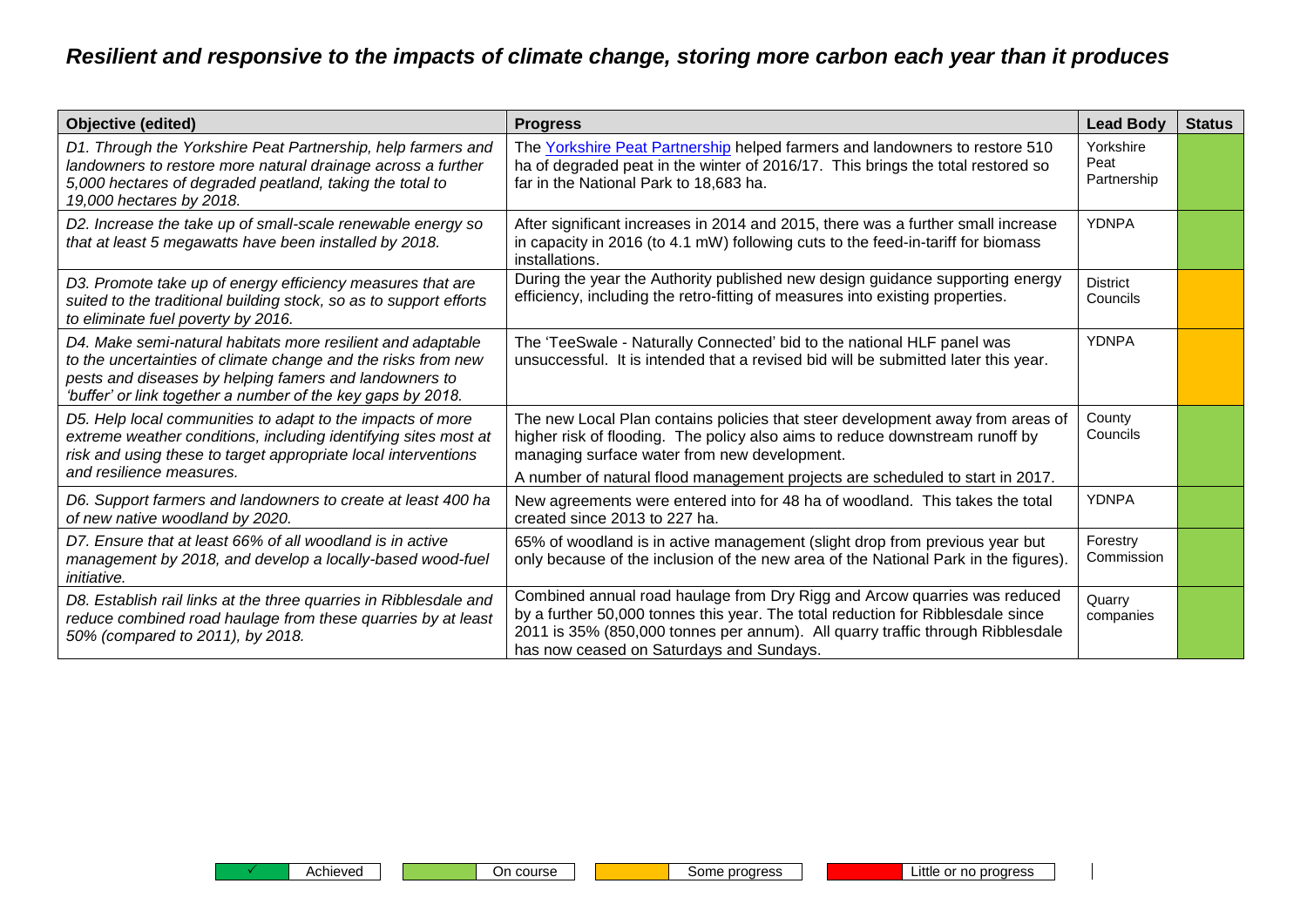#### *Providing an outstanding range of benefits for the nations based on its natural resources, landscape and cultural heritage, which underpin a flourishing economy*

| <b>Objective (edited)</b>                                                                                                                                                                                                                                | <b>Progress</b>                                                                                                                                                                                                                                                                                                            | <b>Lead Body</b>                               | <b>Status</b> |
|----------------------------------------------------------------------------------------------------------------------------------------------------------------------------------------------------------------------------------------------------------|----------------------------------------------------------------------------------------------------------------------------------------------------------------------------------------------------------------------------------------------------------------------------------------------------------------------------|------------------------------------------------|---------------|
| E1. Promote the National Park as a high quality place to live<br>and work, so as to attract new 'low impact' businesses with<br>high quality jobs, and increase the proportion of young adults<br>and people of working age living in the National Park. | Craven and South Lakeland District Councils have secured £1.5 million for a<br>project to undertake research to establish what is culturally important to the area<br>between Skipton and Kendall, and how that culture can be used this to attract<br>younger people to live and work in the area.                        | <b>District</b><br>Councils                    |               |
| E2. Provide access to high quality (>10mbps) broadband<br>across the whole National Park by 2019, and further increase<br>access to superfast broadband.                                                                                                 | Through <b>B4RN</b> , a community benefit society, hyperfast (1Gb) broadband is<br>being installed across 11 parishes (c8%) of the National Park. This is in addition<br>to the on-going mainstream roll-out of superfast broadband installed through<br>'Superfast North Yorkshire' and 'Connecting Cumbria'.             | County<br>Councils                             |               |
| E3. Maintain and develop strong business networks covering<br>farming, tourism, creative industries and knowledge-based<br>businesses.                                                                                                                   | No information available                                                                                                                                                                                                                                                                                                   | Local<br>Enterprise<br>Partnerships            |               |
| E4. Increase the value of tourism by 20% in real terms by<br>2020.                                                                                                                                                                                       | The value of tourism in the National Park in 2016 was estimated to be £252<br>million – an increase of 16% in real terms compared to 2012 (baseline).                                                                                                                                                                      | Dales<br>Tourism<br><b>Business</b><br>Network |               |
| E5. Increase in real-terms the total level of financial support to<br>farmers and landowners through agri-environment and other<br>environmental support schemes.                                                                                        | The total annual value of national Environmental Stewardship Scheme<br>agreements was £11.094 million, compared to £9.069 million in 2013. However,<br>there is likely to be a time lag in removing agreements that expired in 2016 from<br>the figures, so the actual current level of funding may be significantly less. | Natural<br>England                             |               |
| E6. Work to improve the quality and value of farm produce<br>from the National Park and promote local food, including<br>through the '30:30' campaign.                                                                                                   | YDNPA has secured funding from Defra to develop activities that will encourage<br>businesses to use the Park's special qualities - including local food - to promote<br>the area. Ideas being explored include development of a cheese festival and<br>food trails.                                                        | Yorkshire<br>Dales<br>Farmer<br>Network        |               |
| E7. By 2015 prepare a new Local Plan that sets out how the<br>local planning system will be used positively to help achieve<br>the vision and objectives in this Management Plan.                                                                        | A new Local Plan was adopted in December 2016.                                                                                                                                                                                                                                                                             | <b>YDNPA</b>                                   |               |
| E8. Support the Settle-Carlisle Railway and the re-opening of<br>other rail lines, including Bolton Abbey to Skipton and<br>reinstatement of the Wensleydale Railway from Redmire to<br>Aysgarth by 2020.                                                | The new Local Plan provides clear support for development associated with the<br>Settle-Carlisle Railway and the reinstatement of the former Wensleydale<br>Railway. The economic evidence demonstrating the benefits of the western<br>extension of the Wensleydale Railway was reviewed and updated.                     | Wensleydale<br>Railway                         |               |
| E9. Provide a range of apprenticeships with organisations in<br>the National Park, including at least 40 in farming, countryside<br>management and heritage skills by 2019.                                                                              | 22 apprenticeship opportunities previously provided (through YDMT's Dales<br>Rural Trainees scheme and the Farmer Networks for the Dales and Cumbria).<br>Currently 3 apprentices being supported through the Ingleborough Dales<br>Landscape Partnership and 8 through the Green Futures programme.                       | <b>District</b><br>Councils                    |               |